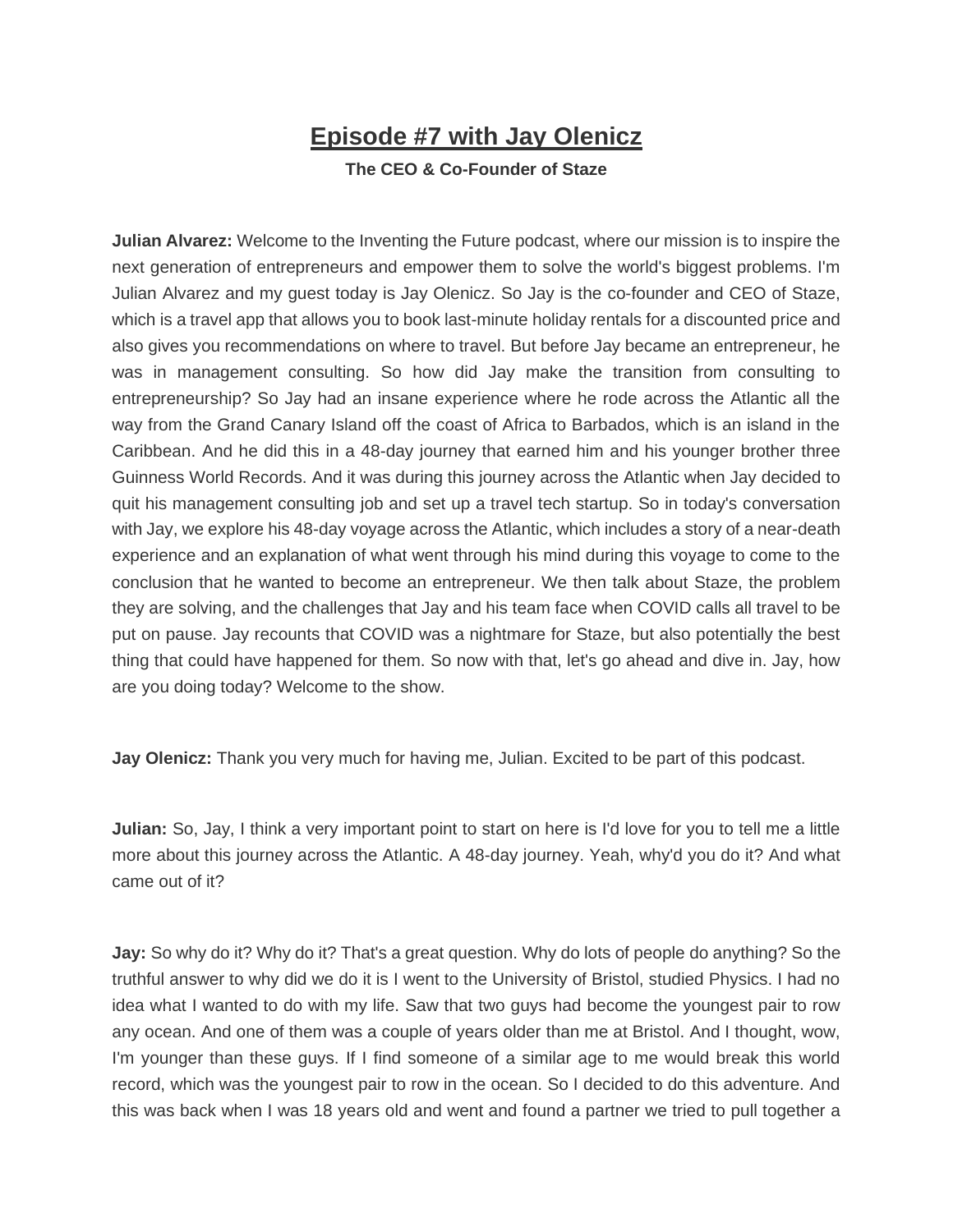campaign to row across the Atlantic. You don't just go and row across the Atlantic. It's actually a massive fundraising campaign. You have to raise tens of thousands of pounds. You have to get sponsorship to do that. You have to buy a boat. You have to buy shipping. You have to buy all the equipment. You have to train for it. It's more than just walking up and doing it. I managed to do that with one partner. The partner dropped out along the way, ended up delaying by two years. And then I set up with another partner. They dropped out along the way. And then eventually I managed to convince my brother to join me on this adventure. So when people often ask me why did I do? First, it started off on, "I wanted to get this world record." And then it was like, "I've gone so far down this line now I just want to get this done." It's resilience and self-pride that it could be done. So the hardest part of that entire journey was actually getting to the start line. It took three years to get to Gran Canaria. The actual adventure was 48 days, but it took three years to get to the start line. I ended up doing it with my brother. We rowed from Gran Canaria to Barbados. It took us 48 days. We saw cool, interesting things whilst they're out there from the night sky, which you can see with no light pollution. So the best night sky you could ever see. We had dolphins, whales, blue whales. We had fluorescent algae throughout the entire sea. But on the other side of the flip side of it is it was basically 48 days by myself with just my brother and no entertainment. We ran out of power after three days, which meant we had nothing to keep ourselves entertained apart from each other on our own thoughts. And then they have just had to row for 45 days with no entertainment and just my own thoughts. It was during that adventure that I realized that being a management consultant or being a senior partner, a management consulting firm, or going into one of the fully established businesses in senior management was just not something that interested me. I wanted to go out there and set something up from scratch. It didn't matter what it was. I just knew that I wanted to go and do something scratch. So ever since coming back from that adventure, I've been looking out for different entrepreneurial opportunities and we can probably go into it later on why we started Saze. But stages the first sort of viable one that came across, which convinced me enough to quit my job and fully go after the opportunity. To summarize why do I do it? Just because I could. Why the hell not go and do all these cool things that people do. It was just a one-off.

**Julian:** And I think it's a remarkable lesson in that sometimes the hardest thing is to start something, right? Sometimes writing your essay or studying for a test or just getting yourself to work, the hardest part is just starting. The easy part is momentum. If you realize that, then you just need to get yourself to take that first step. And it's the same as going to the gym. The hardest part about going to the gym is going to the gym.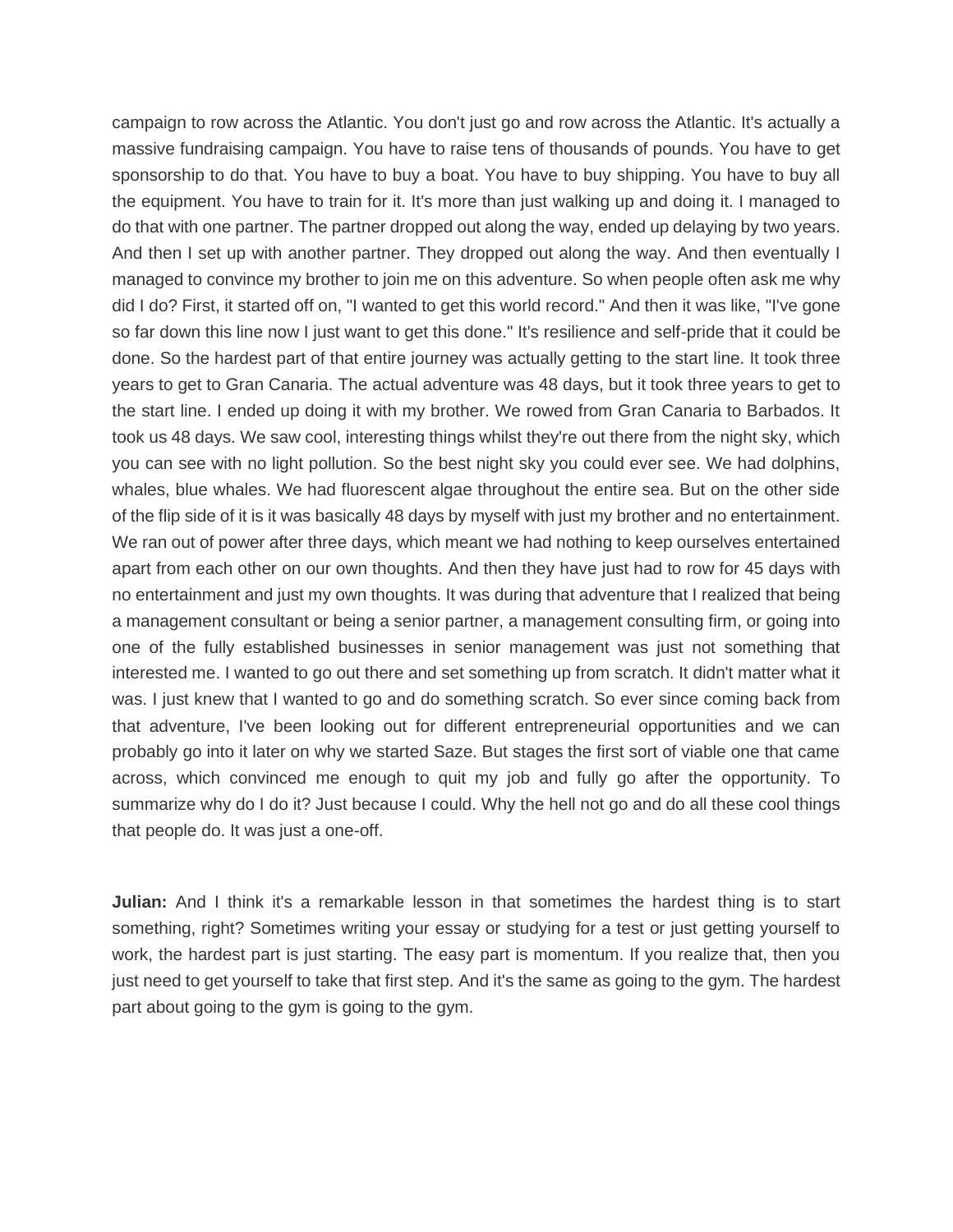**Jay:** Yeah. So once you're in a routine, that's fine. The hardest thing always is breaking routine and stepping out of your comfort zone and making a decision that is different to serve the path that you're currently on.

**Julian:** Exactly. Yeah, you've got to break the pattern and form new patterns that serve you. So Jay one thing that's so interesting about this is that you were put in the environment where your mind realized, "Wait, I don't want to be in management consulting. I want to start something." Why didn't that occur to you before? Like, why did that happen on this trip and not like in a different environment?

**Jay:** I think in your day-to-day life, I personally never gave myself the time to reflect. I did this right when I was 22 years old. And up until that time I hadn't decided to reflect on my life. I reflected on the day-to-day, week to week, but never like your life as a whole as I did on the trip. So during school, you're like, "Okay, I'm going to school." During uni, I've got essays to do. I've got experiments to do. During work, you're always thinking about work or you're thinking about your partner. But you never really like assessing your life as a whole. I think what's going on, not having anything to do for 45 days enabled was I got to properly think about what am I doing in my life? What are the different paths that I've gone down? I had a chance to literally think about the biggest decisions of my life. It's like, "Oh, okay, I've got nothing else to do. Why not start to think about my life? What do I want to do with it?" We almost died multiple times out there as well. And if I get hit by a bus today, if I get hit by a bus tomorrow, I want to do something that I enjoy and excited and passionate about. But I think that was a big one as well. Once you realized that you could really die at any point. People die all the time. You could get hit by cars. I'd rather die doing something that I enjoy than not pushing them, but just sticking with stuff for the sake of it. So I think how you would enable that in a normal environment, not having to row the Atlantic after 45 days is probably just need like entire weekends to do nothing. Turn off your phone. Turn off all distractions. Turn off Instagram. Don't go to sleep so you can go to a cabin in the woods. Don't watch any TV. Just to turn off all external distractions and think about yourself for two days. I reckon that will do the trick.

**Julian:** It will. I say that from experience because I've done two silent retreats before where I went four and five days without using any social media or any devices at all or the Internet. And it's just insane what happens to the mind when it's disconnected from all this, the stimulation and disconnected from the world. Like really when you're able to disconnect yourself from the world, you're able to more deeply reconnect with yourself. And you have no choice. If there is no external stimuli, then you have no choice but to go within yourself and go deeply within yourself. So what's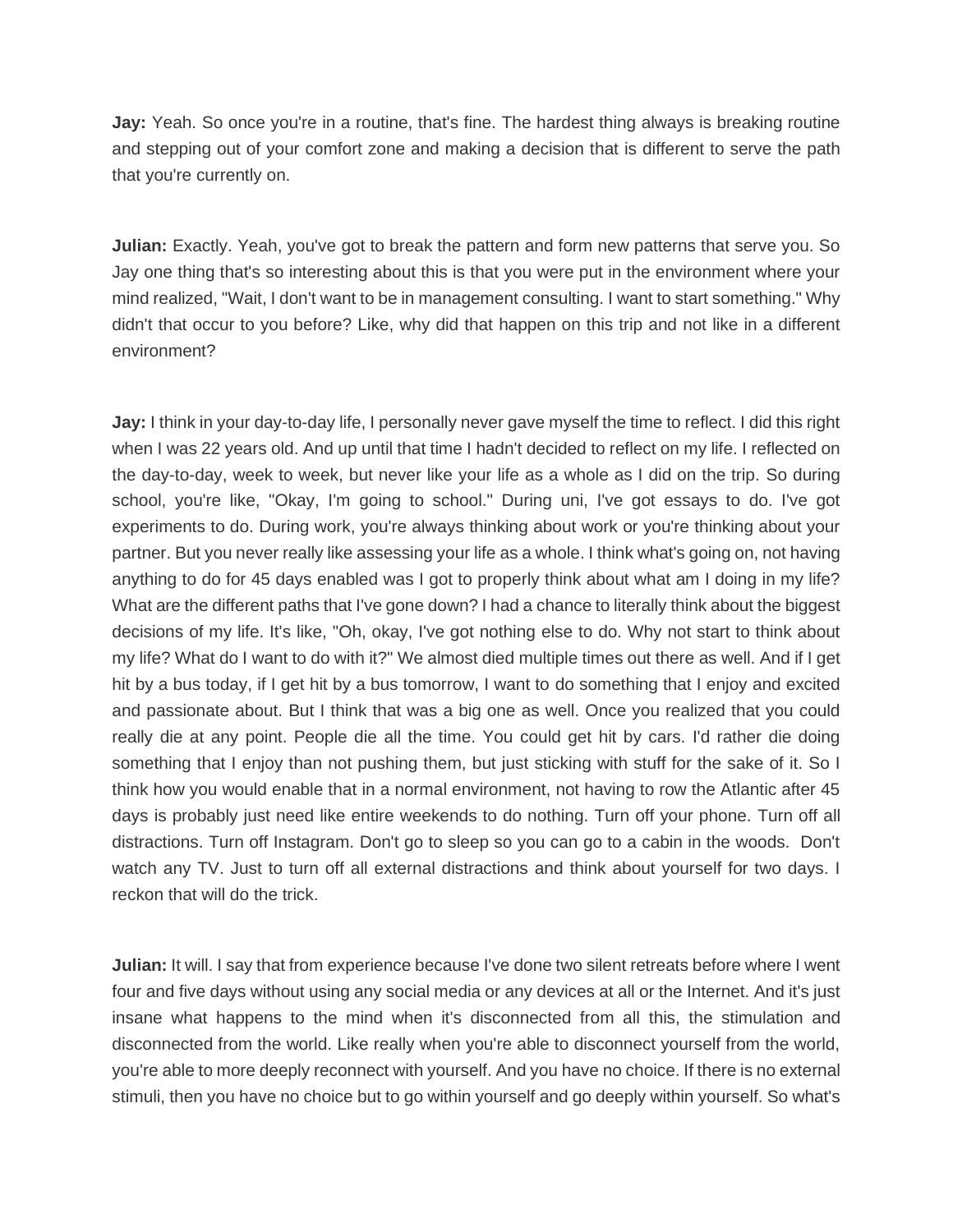interesting about your trip is that that wasn't even the intention nor the purpose, but it turned out to be probably the most valuable thing that came out of it. It was an unintended consequence out of just a crazy trip there.

**Jay:** Definitely, I wouldn't have personally decided to go on a weekend or a five-day silent retreat. It was a forced 48-day silent retreat.

**Julian:** Yeah. Now, that's insane. So you mentioned you were in the face of death many times. I read that during your voyage across the ocean, you had taken a water maker, which I think is a device that you can desalinate the water in some sense. But that ended up breaking after like six days into the voyage. And at that time, you mentioned that it was like the end of the world for you because it's like, "Fuck, we don't have that much freshwater left." So you knew at that point that you face a real possibility of dying and dehydration. So I'm curious, like, what went through your mind at that point? How do you overcome it? And also how would you relate this to a problem of life and seemingly life and death situation in a startup or in your entrepreneurial life?

**Jay:** Yeah, sure. So I suppose in that particular example which you brought up around the desalinator, I suppose that wasn't a life and death situation also big for us. We had other ones where we capsized and it was very much more like instant. So I'll talk about the capsizes first and then I'll talk about the desalinators a second.

**Julian:** What is capsized?

**Jay:** Capsized is when the boat goes sideways.

**Julian:** Oh, okay.

**Jay:** So anything that is like throwing out the boat on the side, the boat sideways. It's not the way it's meant to be. Water comes gushing in. It's not a good thing for a boat. Look up capsizing. So in the middle of the night, probably a couple of days in that it was maybe like 4 A.M, a big freak wave came. So it was pretty much flat and a freak wave came. Probably, I never saw it. I was in the cabin about 20 meters high. It took out the boat sideways. The boat completely capsized. Most probably capsized, my brother was thrown out of the boat. And the problem is if you're not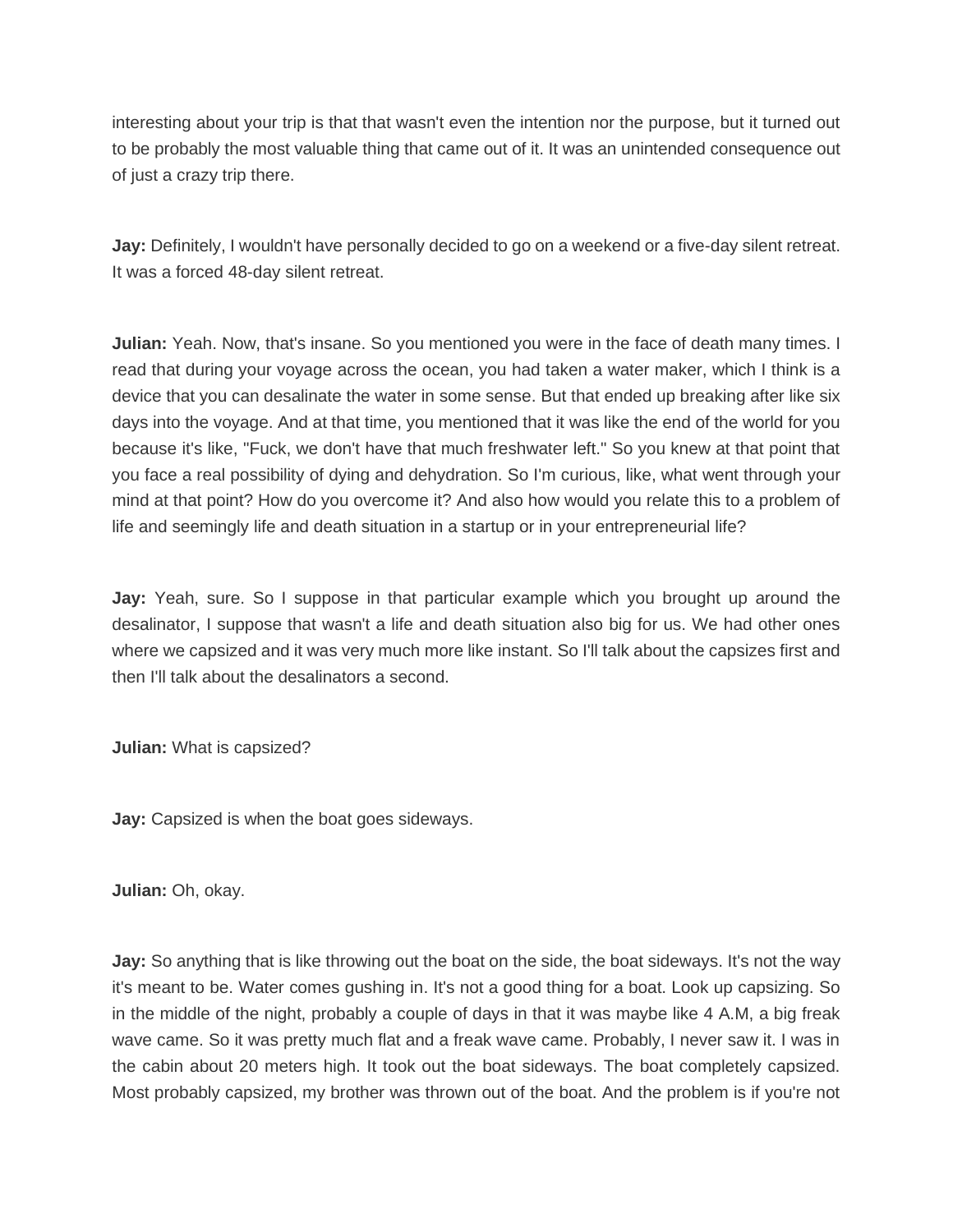tied on, on the Atlantic or at sea, and you leave the boat, you're never going to get back on it. So there's no way that you can catch up with the speed of the boat that you drift away. So any time that you fall out of the boat, you genuinely could never see the boat again and never see each other again. So we capsized. I woke up on the side of the boat. I knew my brother was washed overboard and I was like, "Oh, my God, is he dead?" I can't hear him. I'm shouting his name and shouting his name, "Are you okay?" I opened up the door. Eventually, he was there just lying on the floor after being taken out by this wave in the boat, self-rise. Risen itself. And that's like genuinely a life or death situation so that it could have gone very differently. He might not be in there. And I would have been on the boat by myself with no way of finding him in the dock and probably would have never seen him again. And the only thing that really saved him was a leash being tied onto the boat. And if he didn't put on that leash, he'd be gone. So I suppose in those sorts of situations, you're just like adrenaline out, "Oh, my God, I can lose of my brother. Oh, my God, I could have been dead." That happened a couple of times. But you just sort of getting used to it and when you reflect on things afterwards that "Okay, what's the worst that can happen at work today?" Genuinely the worst thing that can happen at work is I got hit by a car on the way to work on the way back to work. Anything else that happened at work. Even if my entire business collapses and goes bust today or we got sued. The worst thing that can happen is me or my family or my team and employees get hit by a car on the way to work. That's the worst thing. And anything else isn't as bad and can be dealt with. To put a bit of perspective on problems going back to the water maker situation. So the water maker was what we had is this called a desalinator that turns saltwater into drinking water. And you can't carry enough drinking water across the entire ocean to survive because it will be too heavy. You need a bigger boat. It will take too long. You'd need straight thousands of liters of water and you just can't carry it. So you take a desalinator. And most of our desalinator broke after five days. So we had to work out how to basically create our water maker into a manual pumping water maker so we could hand crank out water maker and make drinking water for each day. So it wasn't an imminent life or death situation. It was a this is going to cause us a lot of pain over the next couple of months, actually. So each day we had to row for 12 hours and hand crank this water maker for two hours each day. So we're doing basically 14 hours of exercise per day and two hours of this day was to make drinking water. So whenever you're on a tap now I was like, "Oh, this is so easy." I do it after work for two hours to get four liters of drinking water. Some of it goes into rehydrating our food. And I suppose in terms of how that affects the way you think about business, it was just like a classic thing. It's a problem and you just have to fix it. No one else is going to fix that for us. No one else is going to tell us what to do over the phone. It was this thing that has our life on the end of it, because if we can't fix the water maker, we're going to run out of water in 10 days. And we probably got 50 days left of this adventure. So we have to fix it. And that happens all the time in startups. There are lots of things that get thrown in your way. No one else is going to come there and fix it. It's like, you're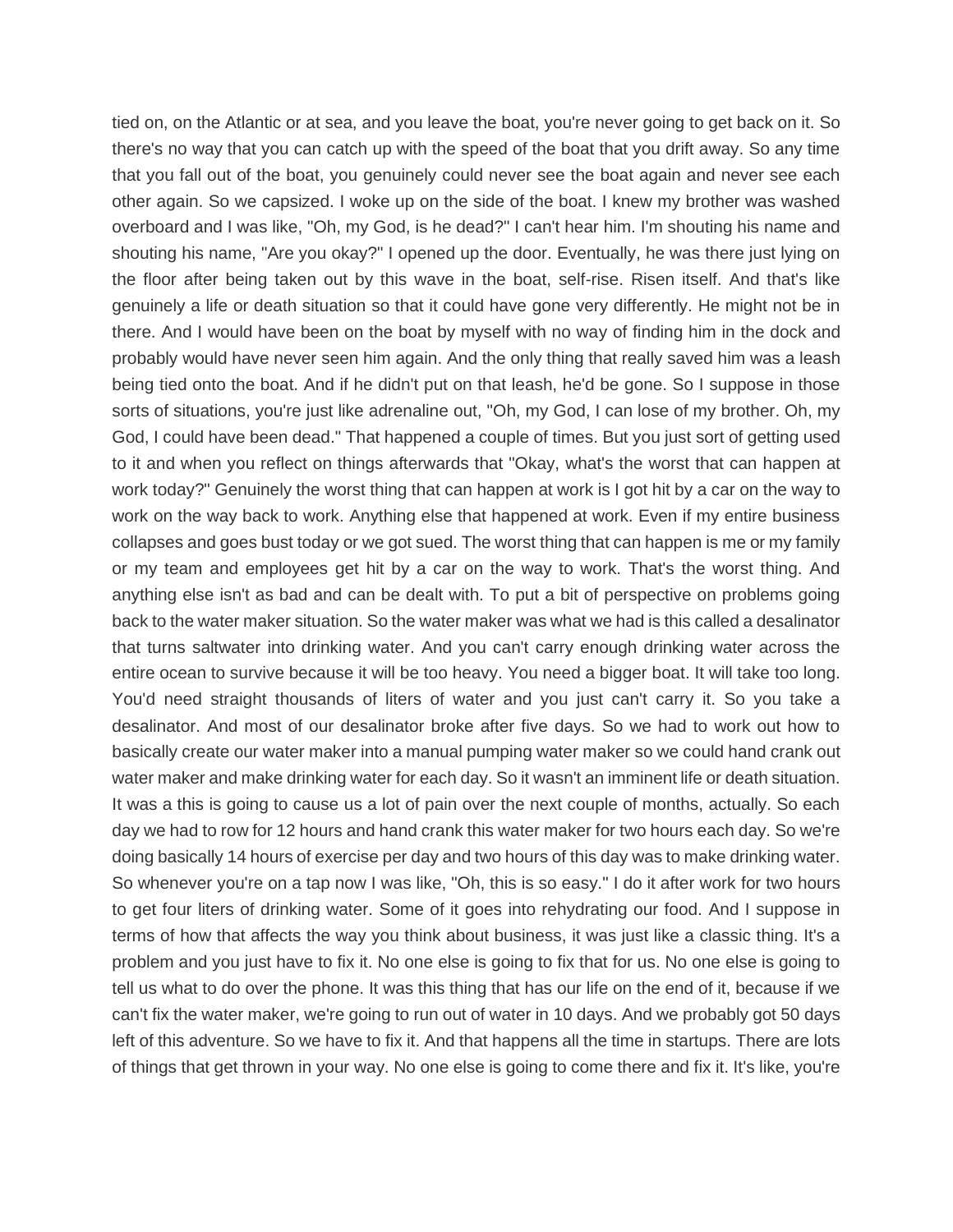either going to have to fix this yourself or it's not going to get fixed and your ship is going to sink. So I suppose that's how I'd link that particular experience to set up a startup as well.

**Julian:** Interesting! Yeah, there's a valuable lesson there in the perspective you gain because it gives you the relativity of problems. Because when you have a problem, the magnitude of that problem is relative to anything else that could have happened to you. And the thing is that there's always something worse that could have happened. How big you make the problem in your mind determines how strongly you feel about it. And if you realize that, well, relatively this problem could have been a lot worse, then it puts you more at ease so that you can tackle the problem in a better state of mind. So great lessons. I could probably talk about this forever, but I really want to transition into Staze now, what came as a result, at one of the many results, I'm sure, out of this rowing experience? So, yeah, just to start off with Staze, what do you guys do as a brief overview, and what's the mission?

**Jay:** Yeah, sure. So Staze is a last-minute booking app for holiday rentals and we're starting off in the UK. Last-minute being defined as the next 14 days. So we start last-minute discounts in staycations. And our mission is to enable people to go out and live fun, free, and fulfilled lives. So we very much believe that every day is something special and we want to enable people to book holidays and book trips at the last minute, which enable them to experience new things and new cultures and break that every day. What they were doing every day a lot is just setting as home and work and another zoom and another zoom. So we are a last-minute staycation app, enabling people to live fun, free, and fulfilled lives.

**Julian:** We'll dive deeper into the solution. One thing to highlight there is I want to explore kind of like the necessity and the problems faced here. And one thing I'll start off by saying is that which you mentioned on your website is that travel is a human necessity in a way. And if you think about it, humans have several needs. But two of the most common needs that we have are the need for certainty and comfort. We want things that are familiar, but we have an opposing need. The need for variety and discomfort like something new. And travel is directly connected to fulfilling that need for variety. So it's something that's kind of innate. And travel really enables not only the adventure and the fun but the variety of exploring a new place and experience. So I'm curious if you could expand a little bit on the problems faced, how would you describe the problem that you're trying to solve? Maybe not just for the travelers, but for the host and other people that may be involved in the whole scope of this.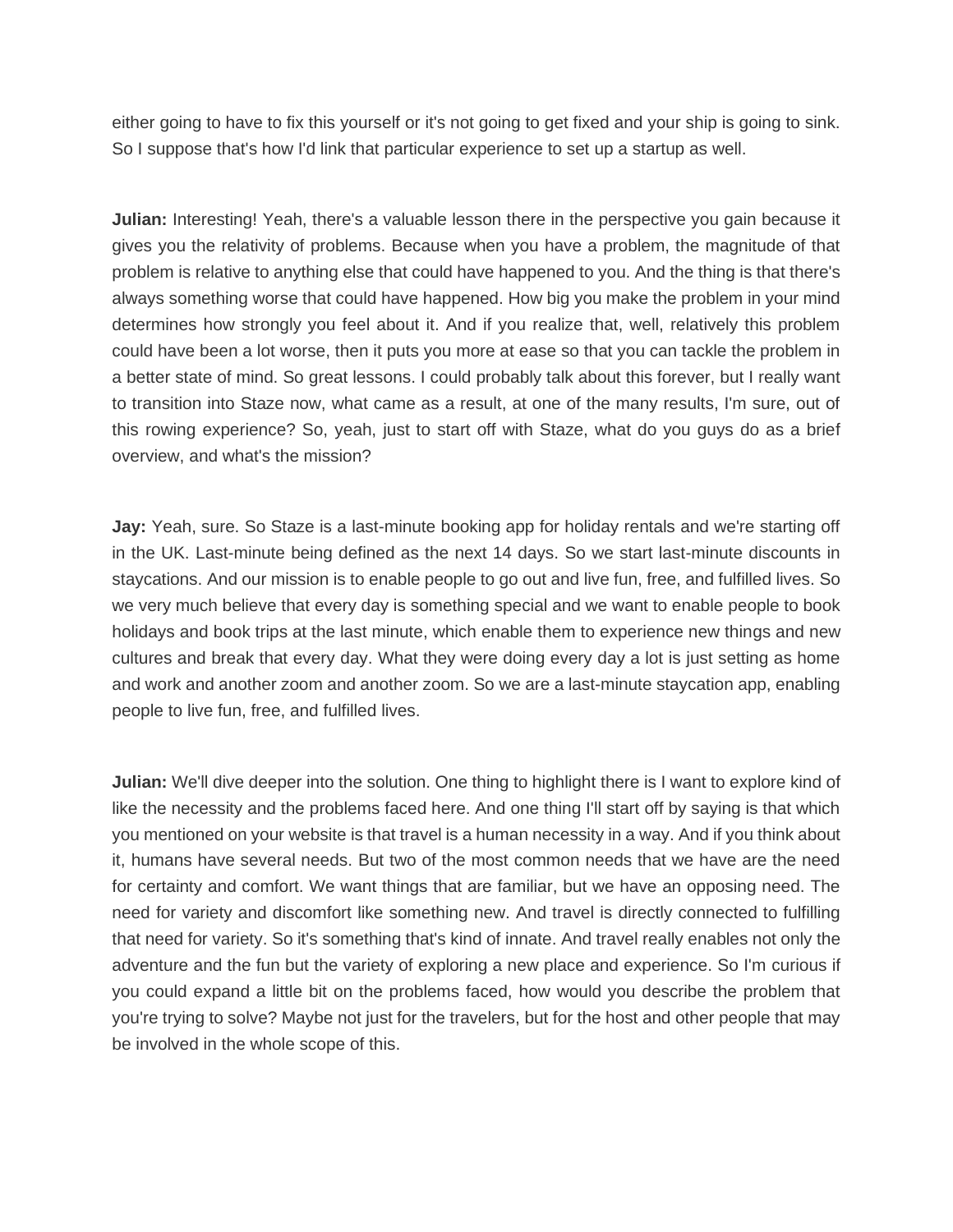**Jay:** Yeah, sure. So we'll talk about both problems in the marketplace. So we're setting up a marketplace. We are an app. We make money by taking a commission. I'll start off with the demand side of the marketplace. So you guys as guests. So it's probably going to be booked a holiday in the last year or two, actually, maybe not with COVID. But you remember what it's like to book a holiday before the times of COVID. It's incredibly difficult to book last minute deals or just last minute holidays or holidays full stop. So what we found is it often takes people four hours of research before they found somewhere that they want to go and book or up to 12 Google searches or 12 Airbnb searches. And we think that's fundamentally broken. So what I like doing to describe this particular problem is using an analogy of Blockbuster versus Netflix. You think of 20 years back, Blockbuster, the DVD store. Blockbuster 20 years ago, you want to go and watch a DVD. You'd have to go to a blockbuster store and you'd have to search for thousands of DVDs to find the particular DVD that you actually want to watch. Now, Netflix exists and you turn on Netflix and within two minutes you found that exact DVD that you want to watch. And that's because it's recommended that particular show to based on your profile, based on what you've watched before, based on a lot of different variables. And if you think about travel as its current state, it's like Blockbuster was 20 years ago. Airbnb, Booking.com, HomeAway, Vrbo, they're all catalogs. You have to go on to Airbnb. You have to, first of all, tell them where you're looking for. Then you have to search through thousands of different properties before you find a place that you want to go to. And that whole experience takes four hours. So what we want to do is enable people to be shown content that the most likely to go and book and make a decision within four minutes like you do on Netflix. So we're removing the blockers to making all of those last-minute spontaneous decisions. And through that, we're enabling more and more people to travel who wouldn't have traveled before. So if you did have to look for four hours, it's probably like 9 out of 10 people that we've spoken to probably can't be asked to go and do that at the last minute. But if it's four minutes, they're more likely to go. So through building a recommendation engine and removing blockers to view last minutes, we're actually creating new demand in the marketplace of last-minute travelers by making it easier to go on last-minute trips.

**Julian:** That's incredible because the main pain point you're tackling there is the time. Like how much time it takes and the inconvenience behind that. But it's important to note that just the simple notion of time if it takes four hours, there's so much friction involved in traveling that you're likely to not do it just because you don't know what to do. It's like I know for myself, I want to travel. I love traveling, but I don't know where the hell to travel. So it's like it takes so much effort just to get myself to want to go and figure out where to actually travel and what to actually do and what are my options and not only what options do I have, but what options are most likely for me to actually enjoy.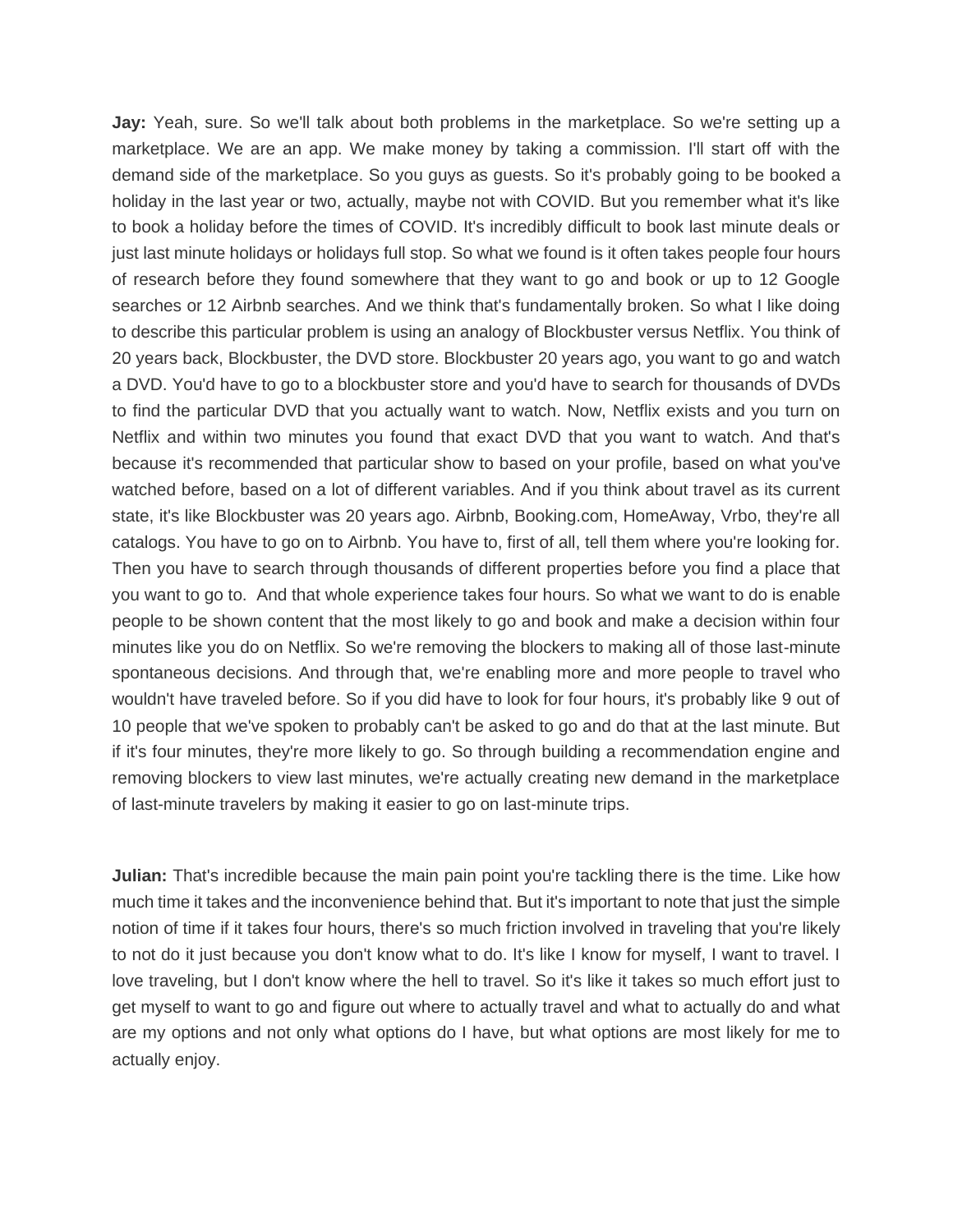**Jay:** Exactly. And that was the first problem that we solved with our app, the MVP app. We spoke to 500 people and nine out of ten of them knew that they wanted to get away but had no idea where they wanted to go. And every single booking app out there, the first question that you always see is where do you want to go? So we've just removed that, 'Where do you want to go?' It's 'How far are you willing to travel?' I'm willing to travel between two hours, five hours, six hours. I've got a car or public transport. Show me all the amazing destinations and what I can do in these locations and inspire me to go to these places. I don't want to do any of this thinking.

**Julian:** Yeah, no, that's really powerful, especially because the more you use it, the better the AI engine gets at predicting what you like and don't like. And in the end, the recommendations are as good as Netflix, or literally, they know everything.

**Jay:** That's it. That's what we want to get into. And I suppose, I'll continue on the supply side of the marketplace. The problem that we're specifically solving. So on the supply side of the marketplace, what we found is, this is actually how we came into the industry, we realized that 45% of the time dedicated holiday rentals are sat there empty with no one in them, which is equivalent to 50 million dedicated empty holiday rental nights a year just in the UK alone and 1.2 billion dedicated empty holiday rental nights a year across the entire world. So unoccupied properties weren't just a problem in our local area. We identified that it was a problem globally. So as soon as one of those nights has gone past, it's a distressed asset. It's never going to make any money for anyone. And all host or property managers have to do is cover that variable costs and slightly cover that fixed. Well, they don't even need to cover that fixed cost. They just need to cover that variable plus costs plus a little bit more to start covering their fixed costs. That's the original way that we came into it. We're like, "Wow!" There's this massively underutilized asset out there. How can we utilize it? And we realize, right, let's go and create new demand by removing the blockers. Booking last-minute. Gets discounts from these distressed assets. And put them together.

**Julian:** Hmm! That is genius. Yeah, it's really important when you have a two-sided marketplace to analyze how those two players. So in this case, we have the travelers, which is the demand side and then we have the supply side, which is the host, the people that are actually renting out their space. So when you have a two-sided marketplace like that, it's really important to look at what are the problems on both ends, not just one. And if you realize, for example, that the host, 45% of them have their assets underutilized, oh, my God, well, then it's like if we can create a better experience for the travelers themselves, then that will inherently increase demand, which will help solve the overabundance of supply. And there are so many ripple effects to this, right?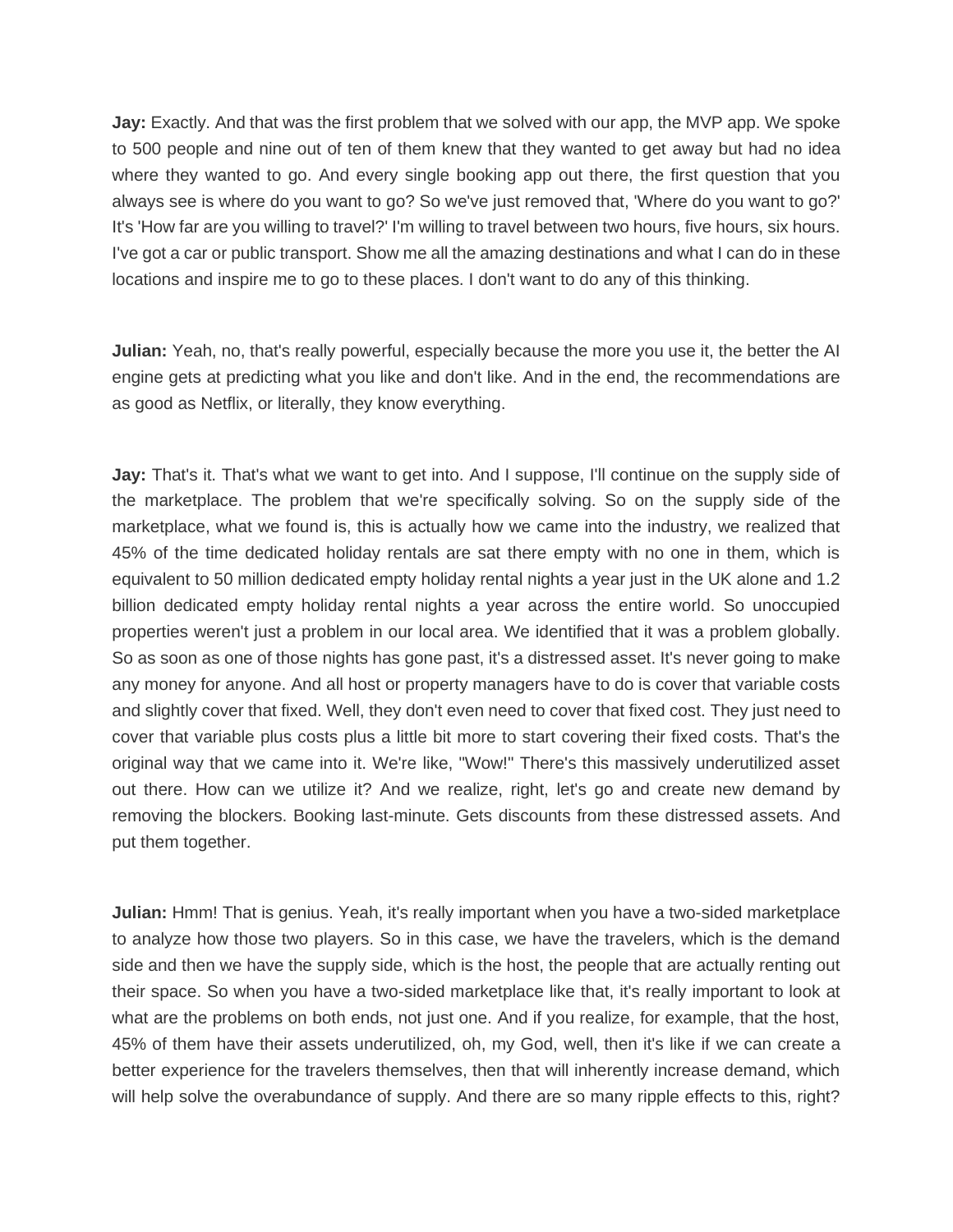Because if you can increase the demand for travel, then there are more incentives for more hosts to want to put their property up or to buy more properties to put up for rental and make even more travel options available. And if there're more travel options, there's also more competition, which makes travel even more affordable, right?

**Jay:** Yeah, it's a perfect network effects business.

**Julian:** Exactly. I love that. So with the problem Jay, how did you discover this? Like how do you figure out that this was actually a problem?

**Jay:** So when I was a management consultant, I didn't live at home for four years. So there's kind of a road lifestyle. So the way it would work is I would contract into different companies, whether it's building nuclear submarines, aircraft carriers, the NHS, the Cabinet Office, and we would go and stay where those clients were. And we were given a budget to stay Monday to Friday, say £100 a night, and we had to decide how we wanted to spend that budget. So the first year was, so I stayed in hotels, then got very sick of room service and eating out all the time. And then I started moving into Airbnb, the service accommodation. And what we realized is that if you contacted Airbnb property managers or service accommodation property managers at the last minute, you can convince them to decrease their prices to be within your budget. So I started doing that. Well, we started doing that for a number of years and started to get more and more blasé about it. And by the end of doing it for two years, we're sort of getting a £1000 a night properties for a £100 a night. It's like crazy. And Henry and I, the two original co-founders were basically satin what can only be described as a very luxurious Airbnb for a very discounted rate. And we were discussing how is it possible that we can get these amazing last-minute discounts, but there's no marketplace for this. That's when we started to try to understand a bit more about the marketplace dynamics and be like, "Right, we can every time that we search on a site like Airbnb, Booking.com, HomeAway, there are thousands and thousands of properties, but none of them are deeply discounted." And then we saw that the occupancy is super low. If you look at average across the entire 45% of the time, these holiday rentals are empty, looked across different verticals within travel, we saw businesses such as Hotel Tonight, Hotel Quickly, Lastminute.com existed in the hotel space, but no one had gone and really nailed that dedicated holiday rental last-minute space. This is an opportunity to get demised. So over time, we're like, "Right, let's go after this." We quit our jobs a couple of weeks after scoping all of that out and never look back.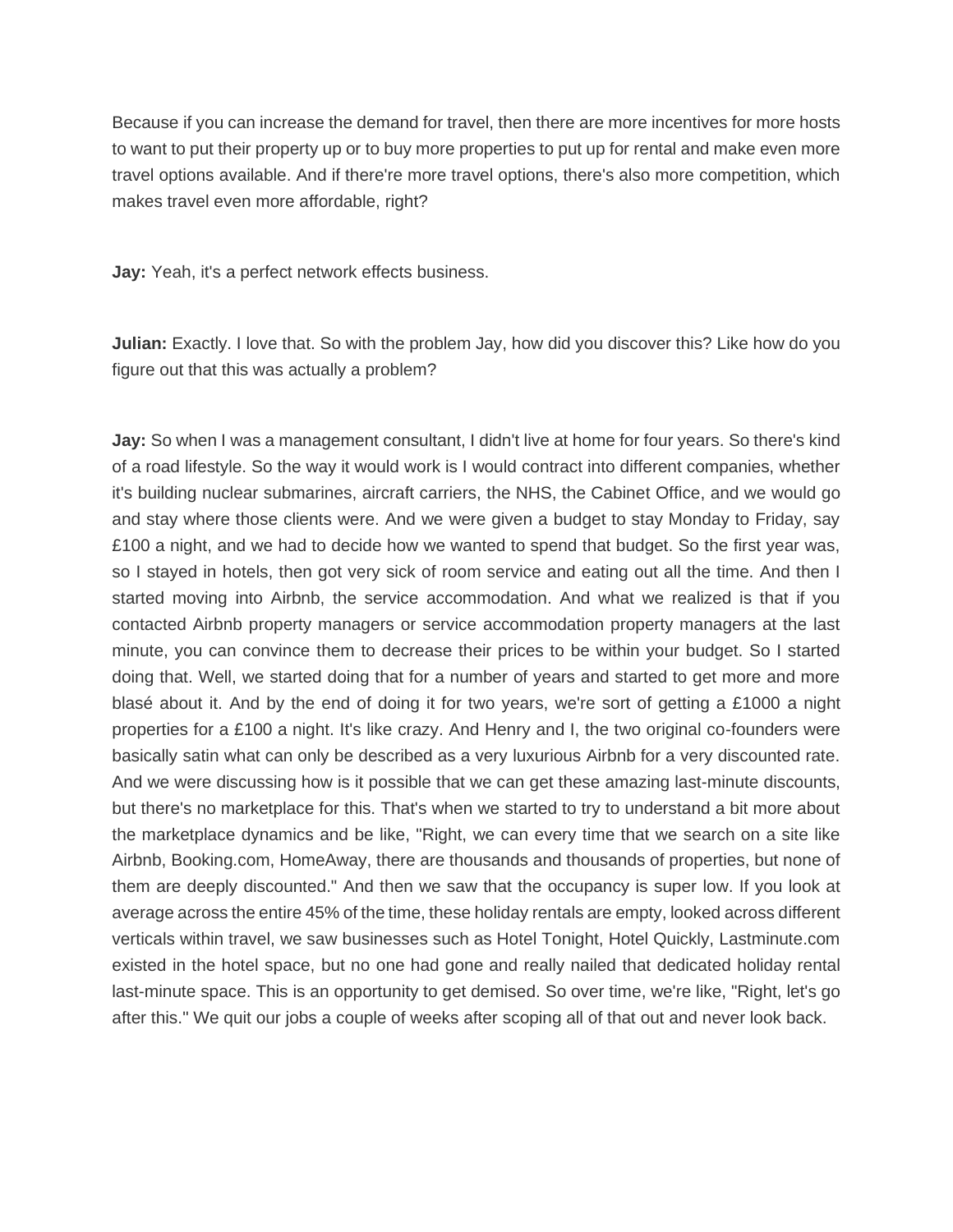**Julian:** Yeah, it's such an interesting way to discover a problem. But I think it's also there's a lot of intelligence there and realizing like, "Hey, we're traveling so much and all of these properties are really expensive." I think the key thing to realize there is that if you think about the host if you're renting out a property, I would prefer to rent out my property for a really discounted rate than to not rent it out at all. It's a difference between getting \$100 instead of getting nothing. Even though the property would rent out for like \$400 or something like that. So it makes so much sense that something like this would be possible. And if you call them, they're like, "Yeah, of course. Rent it. If not, no one's going to do it."

**Jay:** Something's better than nothing.

**Julian:** Something's better than nothing. It's really interesting how you found that specific point and kind of created a niche market out of it. And so you've talked a little bit about this in the longer term, what things would look like. But I'm curious from a vision standpoint if Staze was to achieve its ultimate destiny, if it got to the point where it fulfilled its vision, what do you think the world would look like?

**Jay:** Yeah, so our ultimate vision is to enable people to go and live fun, free, and fulfilled lives. And we're just starting out at last-minute just stay holiday rentals. And this can go well beyond that. We believe that we're sort of fulfilling that vision by enabling people to go on new trips that they never would have booked on and to live more experience. Live more basically by going on these last-minute trips. But where we can go is far beyond last-minute holiday rentals. Anything that you could think of. So am I going to go to a last-minute festival? Am I going to go to the pub, which has that amazing discounts close to me? Am I going to book a new train to go to a new country and stay and experience all what that country has to offer, as well as booking a couple of events along the way? I think whatever we go and merge into it always has to come back to that. What are we doing? We want to just enable people to live fun, free and filled lives. And I think that's the sort of endless. We could just keep on building and building and building out into different verticals, not just in travel. What we believe we want to create in space is just people having a more fulfilled life because we've existed.

**Julian:** Yeah, that's beautiful. I mean, that's what I think the power of a vision that that encompassing is because there're so many different ways in which you can fulfill it. Obviously, that comes with the challenge with, well, there's so much we can do. How do we focus and prioritize? But that's part of where the strategy comes in. And we'll start with travel in last-minute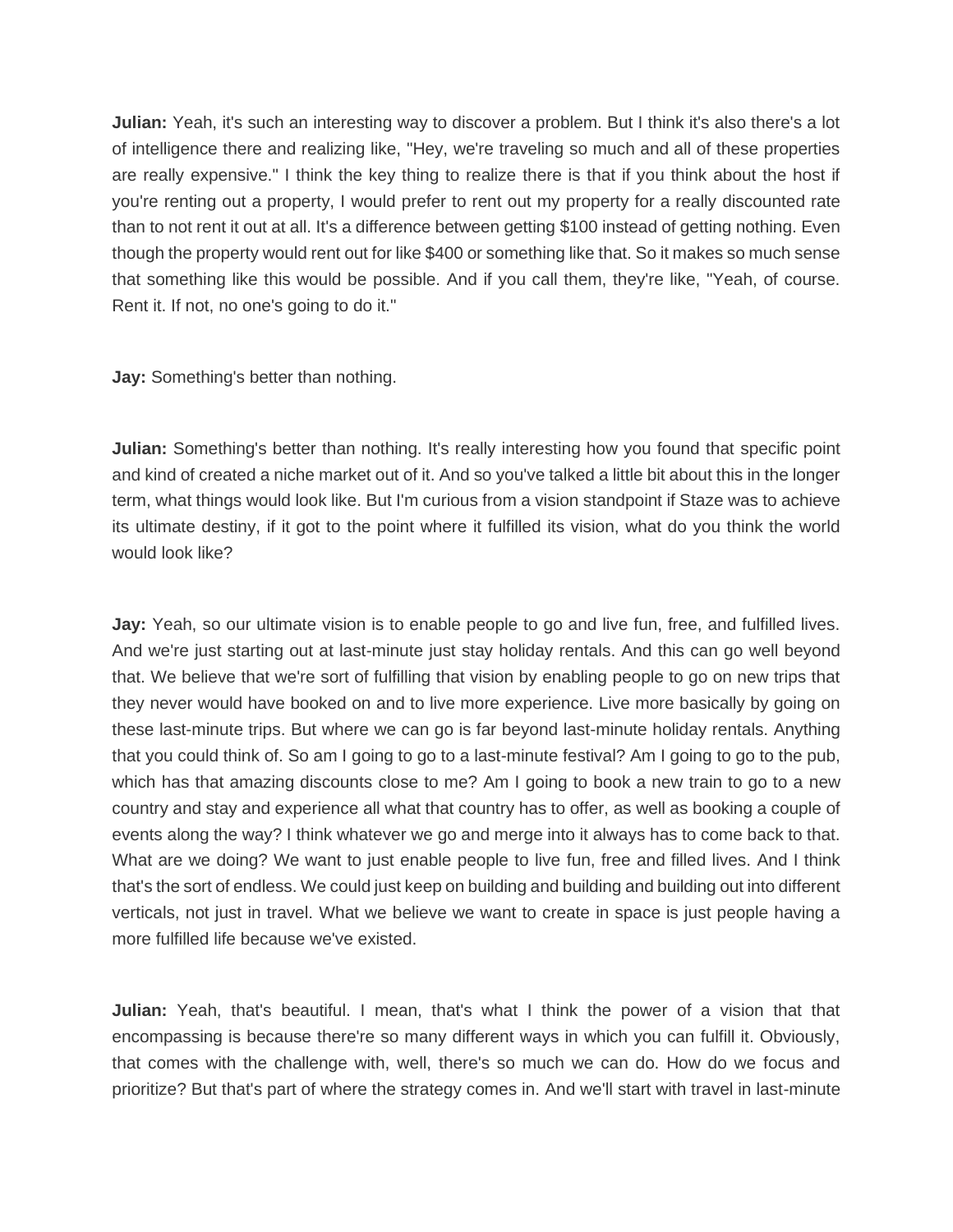and last-minute booking options. But from there, to fulfill our mission, there're literally so many directions we can go in. And one thing to highlight there is that you have two options. You can either do vertical integration, which is what you were mentioning, where you go into different verticals like restaurants or concerts and last-minute booking for them. And the key there is that you're using the same economic model of last-minute booking, but applying it to different verticals and seeing how that applies and works. Or you could do horizontal integration, which is not just last-minute booking for travel, but how can we improve other parts of travel? And there're different stages to travel. There's like before you travel, then it's like while you're actually traveling and then there's like the after travel experience. So you could integrate horizontally as well in those different areas. All of which is kind of guided by the mission and values of the company. So it's really cool to see the direction you can go in there. So Jay with that one last question, I want to ask, with Staze actually is how did you manage the COVID situation? What did that situation do to you guys? And if it was challenging, how did you guys navigate through that?

**Jay:** Yeah, it was definitely, definitely a challenge. And I'm sure a lot of people listening, that was an absolute nightmare for us, but also potentially the best thing that's happened to this business. So it's a double-edged sword. And so how it affected us, we came up with the idea of Staze, in December 2019 ended up handing in our notices of our jobs in January 2020 going full-time, March 2020. We have three weeks worth of traction. So we managed to form thousands of properties in our first three weeks. We got a bunch of bookings in our first three weeks and then in the UK and based on the third week in March, we went into a national lockdown, so no one was allowed to leave their homes. No one was allowed to travel. You can go out for exercise. People weren't allowed to go to school and that lockdown lasted until June. I just quit my job, had three weeks of traction, realize, "Oh God, when it tries going to come back?" What we actually ended up doing is just continuing to onboard the supply side of the marketplace. During that time, we decided to start increasing our network in the D.C. space as well. So I went and spoke to a lot of D.C. It's not particularly about asking me for money, but just so that I could keep them along on the journey as we continued. Henry and I, both the co-founders, actually went and contracted back and we had no idea how long this was going to last. So we were burning for our personal cash runways at that point. We were like, "Okay, this could be a year. It could be two years, three years, it could be two months. No idea. So we actually went and contracted back into different roles just to keep our own cash coming in. You don't want to burn for your entire personal cash runway wrong point in time. You never got a chance to get it up again. So we went back and actually contracted for the Cabinet Office in the UK. On code on this one so I was very close to understanding like, "Okay, what are we doing on the private response which is sort of like a tactical contract? And we just went through that period of time. Coming into June, we realized that we needed a third technical co-founder. That's when it came, of course, Dustin. We managed to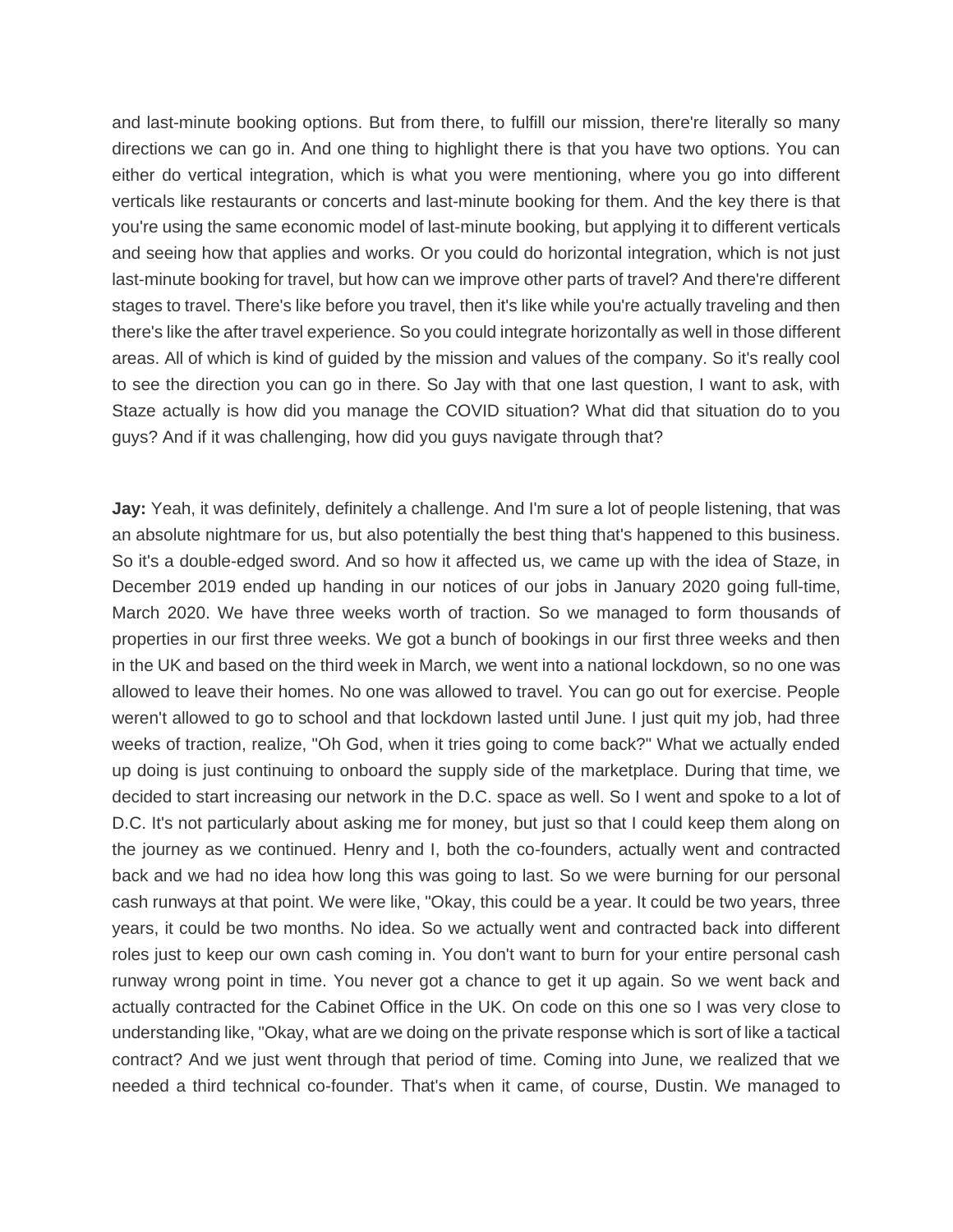convince Dustin to quit his job in the middle of the pandemic and to come and join us on this adventure. We obviously believed in what we were trying to do enough to do that. And since, so like June, July, we've been building up an MVP and a beta and testing it out with lots of different types of users. And then we've sort of been building and stealth all the way since that point because the UK's been on periodic lockdowns. So we're now at a point that we've done integrations into supply companies, which unlocks hundreds of thousands of properties throughout the UK, Europe, and the US. We've built those supply relationships. We've built our app to be able to take a load of bookings. And we're just waiting for the 12th of April when people can travel again. And hoping to really start getting those exciting revenue metrics because we can't take bookings, whether staycation or a last-minute booking at holiday rentals. And people aren't allowed to go travel. So it's been a really, really weird dynamic. Normally, you would go and build the business in a time where you can quickly iterate and test and generate revenue quickly. What we did was we proved ourselves to prove to ourselves in three weeks there was something here and then sort of being like building it and testing it when people were allowed to travel and then building it in the next program and testing it and people are allowed to travel. So it's been a very weird building cycle. Well, testing and product cycle, but we're coming up to the end of lookdown in the UK now and hopefully we'll be learning a lot from the 12th of April as more and more people are booking on our app.

**Julian:** I'm glad you had the three weeks before COVID to get some validation, some sort of validation.

**Jay:** It was three weeks earlier, we would have never continued.

**Julian:** That's crazy, sometimes timing is everything.

**Jay:** If we didn't hand it on notices when we did, we would have never done this. Because it would have been too easy to stay on the job. Why would you leave a good job if you're in the middle of a pandemic, it would be crazy.

**Julian:** But I think the genius behind this is that you focused on what you could do and what you could control. Obviously, you can't control COVID. You can't control the lockdowns. But it's like, "Okay, there're several things we can start doing here to prepare for when travel does resume." And so you built your supply chain and got more demand and built systems in place that would help enable that. And I'm sure at times when things have re-opened, you've been able to test a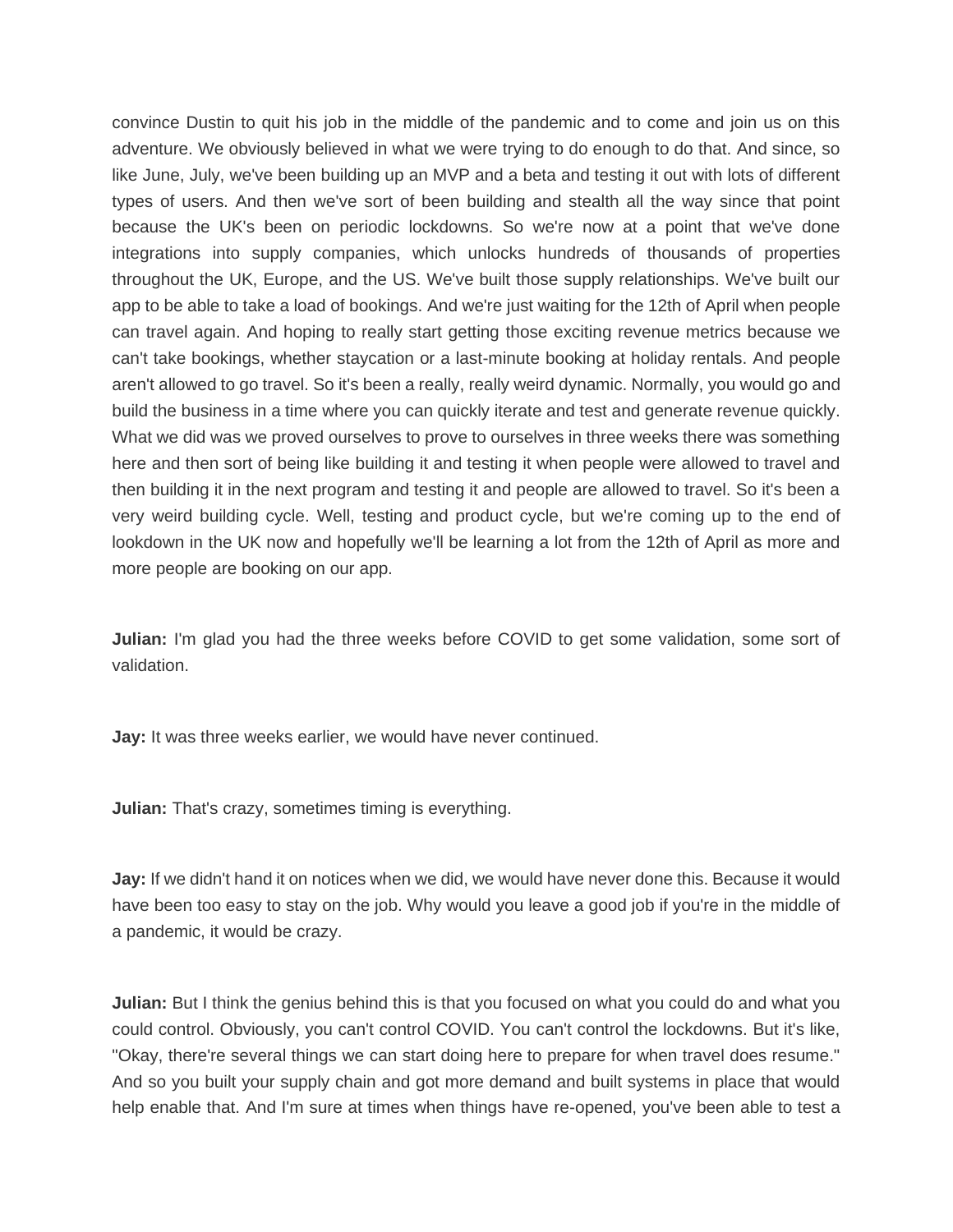little bit. But that type of proactivity and working around the potential of what you're able to do, that's really what's, I think going to enable you to succeed and get more success once travel does resume. So I'm excited to see what happens then.

**Jay:** That makes both of us.

**Julian:** That makes both of us. Cool! Awesome! So, Jay, for the last quick segment here, I want to dive into the psychology and mindset that goes into entrepreneurship. So you're a first-time founder, and I'm curious when you first started your company stays and you made that initial entrepreneurial leap. What were the fears, doubts, limiting beliefs or insecurities that pass through your mind? And how did you overcome them or reframe them? And also, do you still experience a lot of these things or was it mostly just in the beginning?

**Jay:** Yeah. So what went through my head in November, December, January 2019-2020 was this is a massive opportunity and nobody has gone after it. I was in a very, very lucky position where if I left my job, I knew that I could go back. So I knew that people had left the company that I was working for before and then go on and try new things and then if it didn't work, be able to come back. So I had that sort of say like, what's the worst that can happen? I go out for a year. I go out for two years. I can always come back to being a management consultant. I know that I'm not going to be on the streets because I could always go back to that sort of career path. I'm sort of thought of like, I've got nothing to lose. The worst thing that I've got to lose out on is a year's salary, two-year salary, whatever it is, during a period of time, which I go and try out something super cool and see if it works. But the upside is incredible. Like we can generally go and create a multibillion-dollar pound business. And even if this entire thing fails in a couple of months or a couple of years time, I would have learned an incredible amount. And that's an amazing thing. I've already met amazing people. I learned an incredible amount during the time that this business has been existing. So I was of the mindset that there is nothing I could lose by going and setting this business up. And I didn't have any fear or doubt because there's nothing to lose. Just a shortterm amount of money was the only thing that could be lost and probably progressing up a management consultant of career path, which I was already on. So maybe if I go back, I'll be two years behind. In the grand scheme of things, hopefully, I'll live to a nice old age. And what's two years if you live to year hundred, it's not much.

**Julian:** Yeah, wow! I love that way of rationalizing fear because you consider both the upside and the downside. And you're right if you think about it, the downside the risk here is that I'll just lose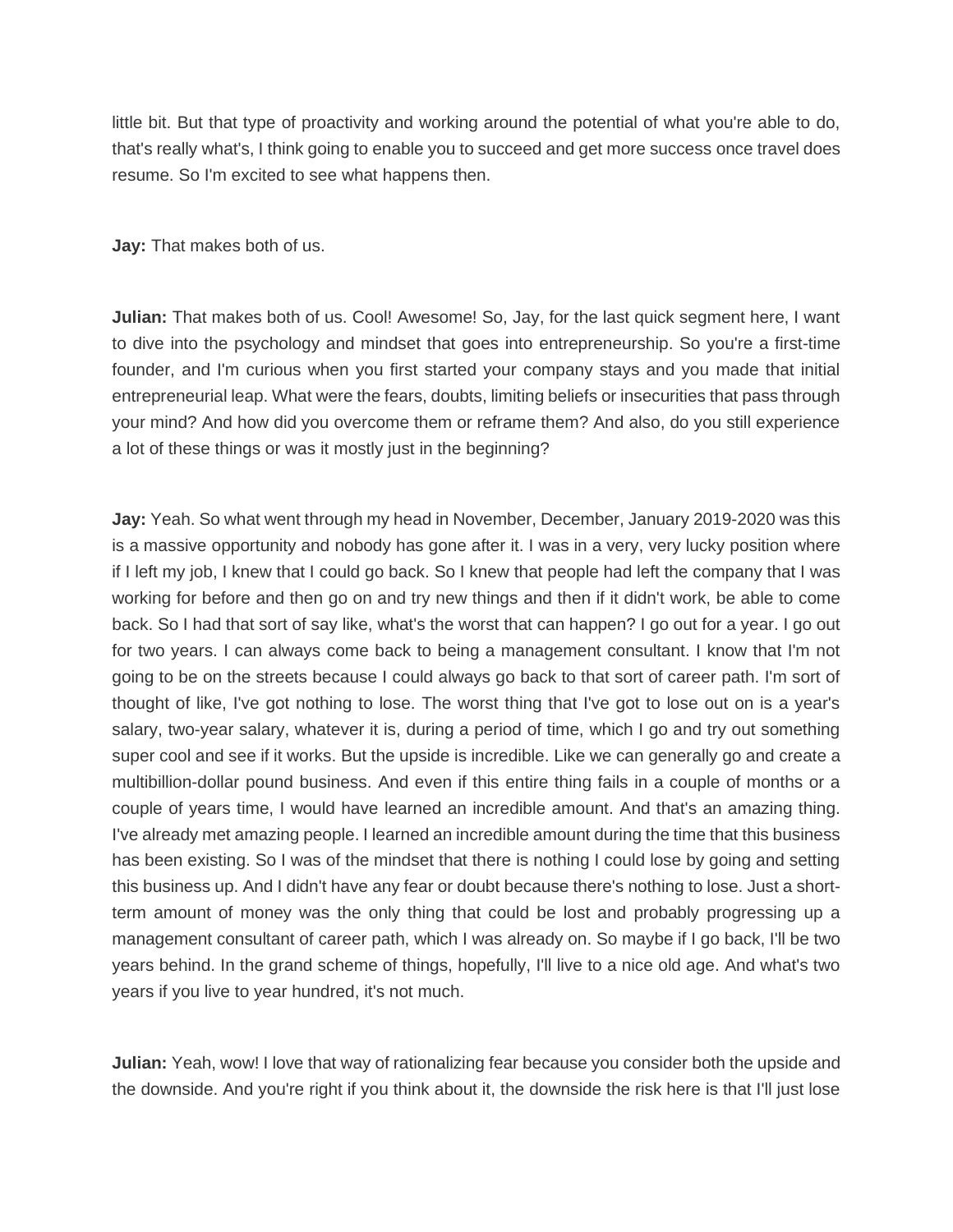out on a salary for like a year or two, maybe even less. But you already have the ability to be a consultant to be whatever profession you have. So it's like, yeah, you have that. That's already a safety net in itself. But then you knew that if you didn't do this and you didn't try this out, well, it's something that you would potentially regret in the long term that would then probably come to haunt you, especially if you live super long and you look back on your life and you're like, "Well, shit, why didn't I try that?"

Jay: Yeah, if you see stuff, I would just encourage people to try it. Like when you really rationalize things down, it basically comes to what you want to spend your time doing and probably a bit of money or a bit of time in a career path. So as long as you can put food on the table or scrape away, I'm not living in the nicest place, like not going and eating out and having lavish going to lavish parties or eating and going to the pub every single day, you can cut down your expenses quite a lot and make a runway last. And just buy why'd you do it. If you got an idea go for it.

**Julian:** Go all in. That's funny. You also learn how to be frugal almost in a forced way, but you get creative.

Jay: It's a forced way to be frugal and it's very dangerous for everyone listening. It's like on a professional career path already. It's so easy to get used to living in a certain way and then going back is hard. So the early you do it, the earlier you make the jump in that right. I'm just going to get everything out. Let's just live super frugally and try and make something a lot easier is because you don't get used to living on those lavish lifestyles for a number and number of years, which I imagine could be a lot harder to give up.

**Julian:** Yeah, especially the more time that you spend living that sort of lifestyle. So, yeah, there's a lot of humility that comes from that and an invaluable lesson and just learning how to be more economical with everything that you do. Cool. So just to wrap this up, one final question for you. I'm curious if you look back on your journey as an entrepreneur, what has been an entrepreneur in both its agonizing and glorifying moments, what has it taught you about life itself?

**Jay:** Life itself, wow, what a question! A big philosophical question, what is it for about life itself? I think just approach life as if you're trying to get the most fun possible out of life. For example, if someone's going to go and become an entrepreneur, but they hate their life every single day. Five years don't become an entrepreneur. It's not the right thing. But like every single day compared to when I was working in the old job I love, I get up and enjoy what I do. And that's what you want